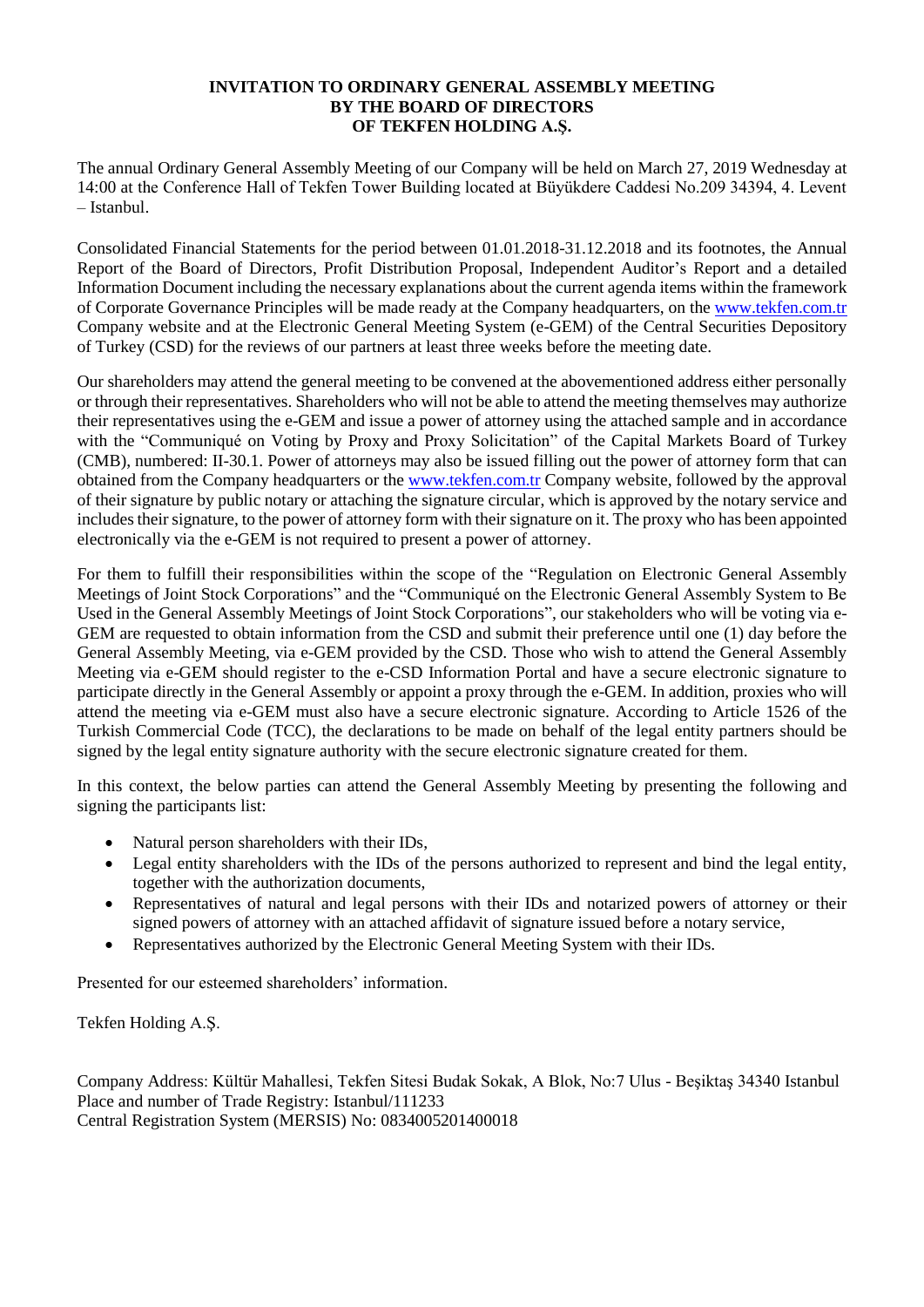### **AGENDA OF THE ORDINARY GENERAL ASSEMBLY MEETING OF TEKFEN HOLDING A.Ş. TO BE HELD ON MARCH 27, 2019**

**1.** Opening, and election of the Chairman for the Meeting,

**2.** Reading, discussion and approval of the 2018 Annual Report prepared by the Company's Board of Directors,

**3.** Reading, discussion and approval of the Independent Audit Report Summary and Financial Statements for the 2018 fiscal year,

**4.** Release of each member of the Board of Directors from liability for the Company's activities for the year 2018,

**5.** Discussion and resolution of the proposal of the Board of Directors regarding the distribution of the profit for the 2018 fiscal year,

**6.** Resolution of the number of the members of the Board of Directors and their terms of office, and the monthly salaries to be paid,

**7.** Election of the members of the Board of Directors,

**8.** Approval of the independent audit firm determined in accordance with CMB regulations to the approval of the General Assembly pursuant to Article 399 of the Turkish Commercial Code,

**9.** Informing the General Assembly about the collaterals, pledges, mortgages and income or benefits granted to third parties in the accounting period of 01.01.2018-31.12.2018,

**10.** Informing the General Assembly about the donations made in the fiscal year of 2018, determining the upper limit for the donations to be made in the year 2019,

**11.** Authorizing the members of the Board of Directors to perform the works of the Company themselves or on behalf of others, giving them permissions to perform transactions to be partners in the companies that perform similar works and to perform other transactions under Articles 395 and 396 of the Turkish Commercial Code, and, if any, briefing about the members of the Board of Directors and the persons listed in the CMB's Corporate Governance Principles Article 1.3.6 and the transactions carried out in this context in the year 2018,

**12.** Wishes and opinions.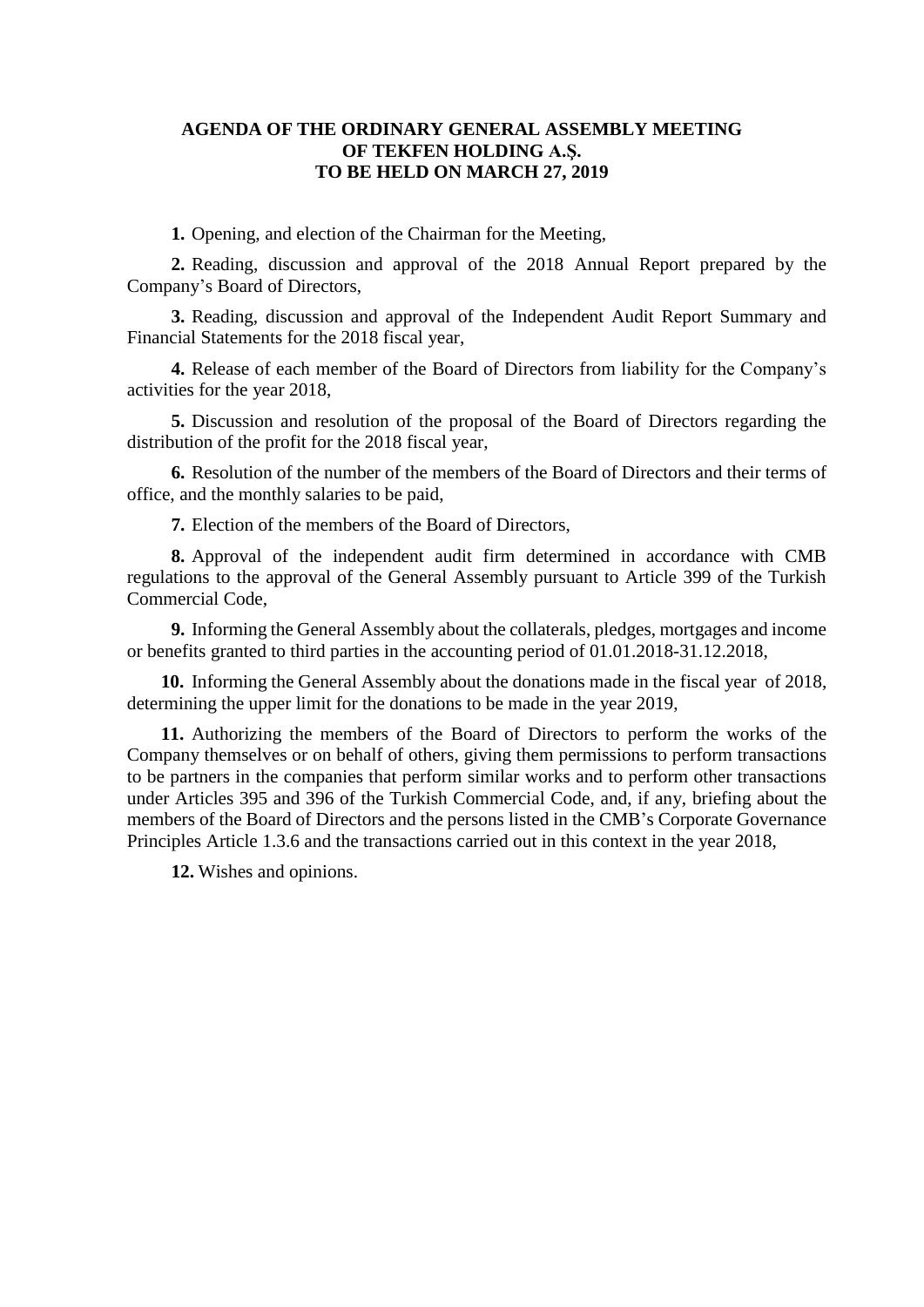### **POWER OF ATTORNEY**

#### **Tekfen Holding A.Ş.**

I hereby name and appoint ................., whose details are specified below, to be my lawful proxy to represent me and vote, propose and sign the necessary documents on my behalf and in accordance with my below views, in the routine General Assembly Meeting of Tekfen Holding A.Ş. which will be held at 14:00 hours on March 27, 2019 at the Conference Hall of Tekfen Tower, located at Büyükdere Cad. No. 209 34394 4. Levent, Istanbul.

Proxy's(\*);

Name, Last Name/Trade Name:

Turkish Citizenship ID No/Tax ID, Place and number of Trade Registry, and Central Registration System No:

(\*) If any, the equivalents of the said information for foreign nationality representatives must be presented.

#### **A) CONTENTS OF POWER OF ATTORNEY**

**For the sections 1 and 2 given below, the contents of the power of attorney should be determined by selecting one of the choices of (a), (b) and (c).** 

#### **1. About the Matters on the General Assembly Agenda;**

a) The proxy is authorized to vote in line with his/her opinion.

b) The proxy is authorized to vote in line with the proposals of the partnership management.

c) The proxy is authorized to vote in accordance with the instructions given in the table below.

#### **Instructions:**

**In case the (c) choice is selected by the shareholder, the instructions exclusive to the agenda item are given by marking one of the options ('for' or 'against') for the agenda item of the general assembly concerned and by stating the dissenting opinion, if any, in the minutes of the general assembly meeting as requested, in case the 'against' option is selected.**

| <b>Agenda Items</b>                                                                                                                                                                             | For | <b>Against</b> | <b>Dissenting Opinion</b> |
|-------------------------------------------------------------------------------------------------------------------------------------------------------------------------------------------------|-----|----------------|---------------------------|
| 1. Opening, and election of the Chairman for the Meeting                                                                                                                                        |     |                |                           |
| 2. Reading, discussion and approval of the 2018 Annual Report<br>prepared by the Company's Board of Directors                                                                                   |     |                |                           |
| 3. Reading, discussion and approval of the Independent Audit<br>Report Summary and Financial Statements for the 2018 fiscal<br>year                                                             |     |                |                           |
| 4. Release of each member of the Board of Directors from<br>liability for the Company's activities for the year 2018                                                                            |     |                |                           |
| 5. Discussion and resolution of the proposal of the Board of<br>Directors regarding the distribution of the profit for the 2018<br>fiscal year                                                  |     |                |                           |
| <b>6.</b> Resolution of the number of the members of the Board of<br>Directors and their terms of office, and the monthly salaries to<br>be paid                                                |     |                |                           |
| <b>7.</b> Election of the members of the Board of Directors                                                                                                                                     |     |                |                           |
| 8. Approval of the independent audit firm determined in<br>accordance with CMB regulations to the approval of the<br>General Assembly pursuant to Article 399 of the Turkish<br>Commercial Code |     |                |                           |
| 9. Informing the General Assembly about the collaterals,<br>pledges, mortgages and income or benefits granted to third<br>parties in the accounting period of 01.01.2018-31.12.2018             |     |                |                           |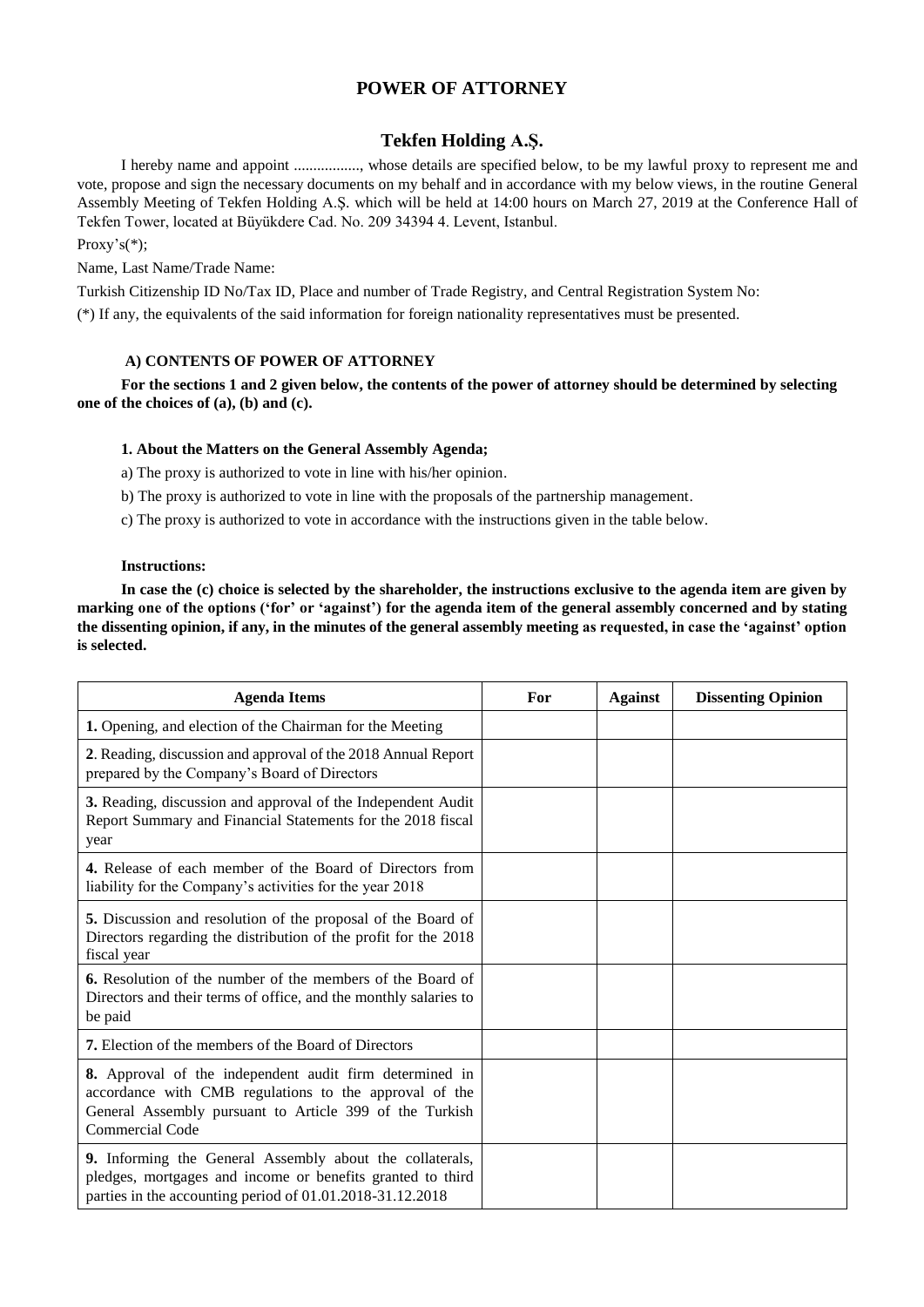| <b>10.</b> Informing the General Assembly about the donations made<br>in the fical year 2018, determining the upper limit for the<br>donations to be made in the year 2019                                                                                                                                                                                                                                                                                                                                                                                                            |  |  |
|---------------------------------------------------------------------------------------------------------------------------------------------------------------------------------------------------------------------------------------------------------------------------------------------------------------------------------------------------------------------------------------------------------------------------------------------------------------------------------------------------------------------------------------------------------------------------------------|--|--|
| 11. Authorizing the members of the Board of Directors to<br>perform the works of the Company themselves or on behalf<br>of others, giving them permissions to perform transactions<br>to be partners in the companies that perform similar works<br>and to perform other transactions under Articles 395 and<br>396 of the Turkish Commercial Code, and, if any, briefing<br>about the members of the Board of Directors and the<br>persons listed in the CMB's Corporate Governance<br>Principles Article 1.3.6 and the transactions carried out in<br>this context in the year 2018 |  |  |
| 12. Wishes and opinions.                                                                                                                                                                                                                                                                                                                                                                                                                                                                                                                                                              |  |  |

**2. Special instructions on other issues that may arise during the General Assembly meeting and especially on the use of minority rights:**

a) The proxy is authorized to vote in line with his/her opinion.

b) The proxy is not authorized to represent in these matters.

c) The proxy is authorized to vote in accordance with the following special instructions.

**SPECIAL INSTRUCTIONS**; If any, special instructions to be given to the proxy by the shareholder are stated here.

**B) The shareholder specifies the shares to be represented by the proxy by selecting one of the following options.**

#### **1. I approve the representation of my shares mentioned below by the proxy.**

- a) Group and series:\*
- b) Number/Group:\*\*
- c) Number of shares-Nominal value:
- ç) Whether it is a privileged voting share:
- d) Whether it is payable to bearer-order:\*

e) The ratio of the shares to the total shares/voting rights the shareholder holds:

\*This information is not required for registered shares.

\*\*If any, information about the group will be written instead of the number for registered shares.

#### **2. I approve the representation of all of my shares listed in the list of shareholders who may attend the general meeting prepared by the CSD one day before the general assembly day.**

#### **NAME, LAST NAME or TITLE of THE SHAREHOLDER (\*)**

Turkish Citizenship ID No/Tax ID, Place and number of Trade Registry, and Central Registration System No: Address:

(\*) If any, the equivalents of the said information for foreign nationality representatives must be presented.

#### SIGNATURE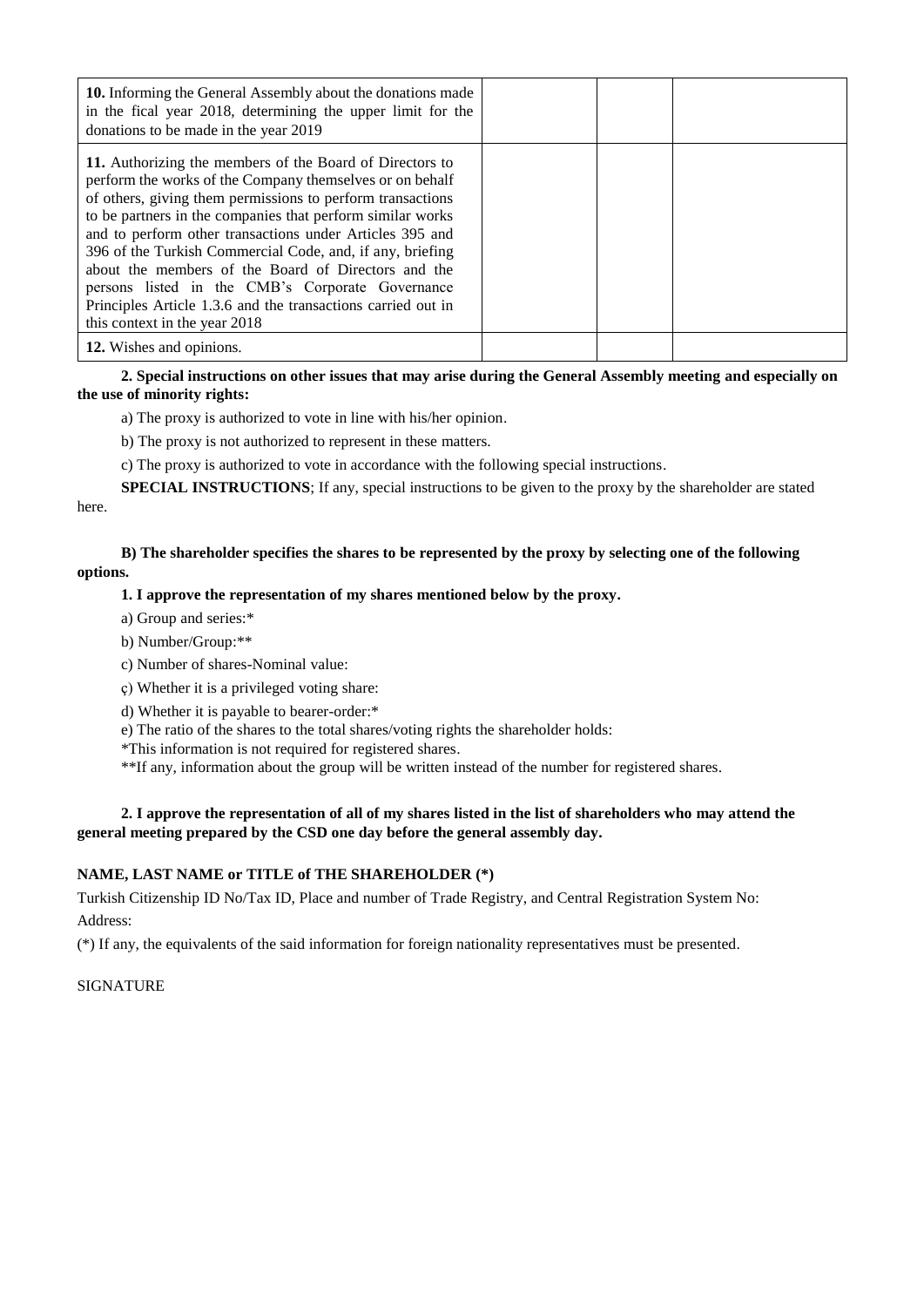## **EXPLANATIONS ON THE AGENDA OF THE ORDINARY GENERAL ASSEMBLY MEETING TO BE HELD ON MARCH 27, 2019**

### **1. Opening and election of the Chairman for the Meeting**

Elections of the Chairman of the Meeting that will lead the General Assembly Meeting in accordance with the provisions of the Regulation of the Turkish Commercial Code on "Principles and Procedures of General Assembly Meetings of Joint Stock Companies and Representatives of the Ministry of Customs and Trade to Attend These Meetings" ("the Regulation") will be conducted.

## **2. Reading, discussion and approval of the 2018 Annual Report prepared by the Company's Board of Directors,**

The 2018 Annual Report of the Board of Directors which will be published on the Company's website (www.tekfen.com.tr), e-COMPANY Portal and in the Electronic General Assembly (e-GEM) portal of the Central Securities Depository of Turkey for the review of our shareholders for a period of 3 weeks prior to the General Assembly meeting, will be submitted to our shareholders for their remarks and approval.

### **3. Reading, discussion and approval of the Independent Audit Report Summary and Financial Statements for the 2018 fiscal year**

Briefings will be given about the Independent Audit Report Summary and Financial Statements for the 2018 fiscal year, which will be published on the Company's website (www.tekfen.com.tr), e-COMPANY Portal and in the e-GEM portal of the Central Securities Depository of Turkey for the review of our shareholders for a period of 3 weeks prior to the General Assembly meeting, and they will be submitted for the remarks and approval of our partners.

### **4. Release of each member of the Board of Directors from liability for the Company's activities for the year 2018,**

In accordance with the provisions of the Turkish Commercial Code and the Regulation, release of each member of the Board of Directors from liability for the Company's activities for the year 2018 will be submitted for the approval of the General Assembly.

### **5. Discussion and resolution of the proposal of the Board of Directors regarding the distribution of the profit for the 2018 fiscal year**

According to the financial statements of our company for the 2018 fiscal year, which were audited by BDO Denet Bağımsız Denetim Yeminli Mali Müşavirlik A.Ş., the Consolidated Net Income for the Parent Company for this period totaled to an amount of TRY1.403.061 thousand and the table related to the distribution of 30% dividend over the Net Distributable Profit of the Period which is submitted to the General Assembly for approval is presented in Appendix 1. It is proposed that the profit for the period be distributed on April 2, 2019.

#### **6. Resolution of the number of the members of the Board of Directors and their terms of office, and the monthly salaries to be paid,**

Pursuant to the TCC and the related Regulation, the number of members of the Board of Directors and their terms of office shall be determined by taking the principles regarding the election of the board of directors in our Articles of Association into account.

According to the Articles of Association, the number of members of the Board of Directors can be determined between 9 and 11 persons.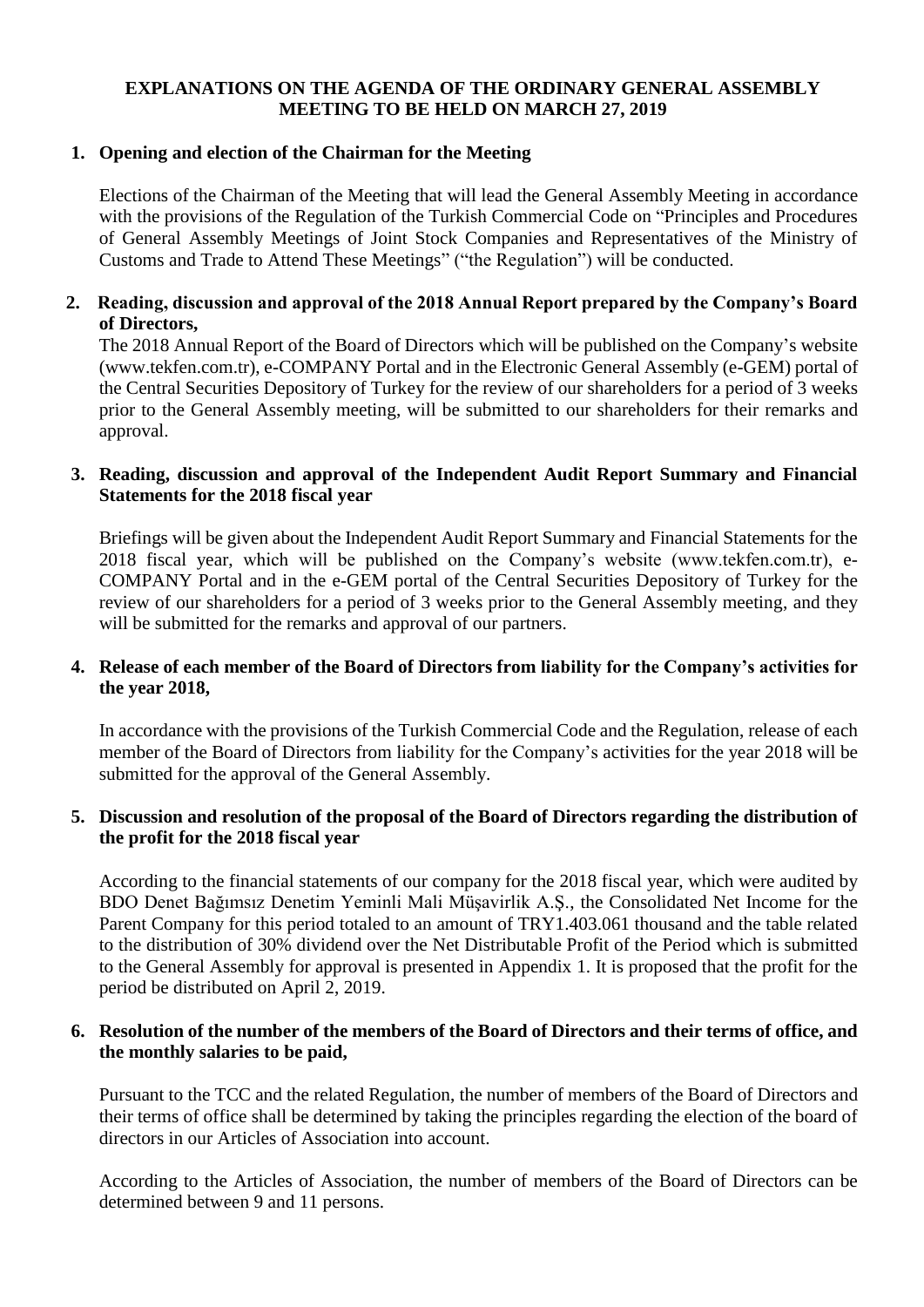In addition, in this agenda item, within the framework of the principles of the Corporate Governance Principle No. 4.5.13 of the Corporate Governance Communiqué, our Company's Articles of Association and Tekfen Holding's Remuneration Policy, a monthly gross salary of TRY38.000 to the Chairman and Vice Chairman of the Board of Directors and TRY19.000 to other members of the Board has been proposed by the Remuneration Committee for the year 2019, and the monthly gross salaries to be paid to the members of the Board of Directors will be submitted to the approval of the General Assembly.

#### **7. Election of the members of the Board of Directors**

The members of the Board of Directors and the independent members are to be elected, and in accordance with the CMB's Corporate Governance Communiqué, at least one third of the total number of members of the Board of Directors should be independent members. In this context, at least 4 members in a Board of Directors of 11 must meet the independence criteria set out in the CMB's Corporate Governance Principles.

Upon the proposal of the Corporate Governance Committee evaluating the candidates submitted to them, the Board of Directors has decided that Çiğdem Tüzün, Neriman Ülsever, Gülsüm Azeri and Sevki Acuner shall be considered candidates for the Independent Members of the Board of Directors. Within the scope of Corporate Governance Principle No. 4.3.7 of the Corporate Governance Communiqué, an application was submitted to the CMB for the Independent Board Members, and the CMB has notified our Company with its written resolution on not delivering a negative remark about the candidates for the Independent Board Member candidates, dated 01.02.2019.

The resumes of the Independent Member Candidates for the Board of Directors are given in Appendix/2.

### **8. Approval of the independent audit firm determined in accordance with CMB regulations to the approval of the General Assembly pursuant to Article 399 of the Turkish Commercial Code**

In order to carry out the independent auditing activities of the financial statements for the fiscal year of 2019, BDO Denet Bağımsız Denetim Yeminli Mali Müşavirlik A.Ş., was selected as the Independent External Audit Firm with the recommendation of our company's Audit Committee and the resolution of our Board of Directors dated 21.02.2019. The selection of this firm shall be submitted to the approval of the General Assembly, pursuant to Article 399 of the TCC.

### **9. Informing the General Assembly about the collaterals, pledges, mortgages and income or benefits granted to third parties in the accounting period of 01.01.2018-31.12.2018**

In accordance with Article 12 of the Corporate Governance Communiqué (II-17.1) of the Capital Markets Board of Turkey, information will be delivered about the collaterals, pledges, mortgages and sureties given in favor of third parties, in addition to income or benefits obtained by the Company.

This information can be found in footnote no. 21 of our financial statements for 2018.

### **10. Informing the General Assembly about the donations made in the fiscal year of 2018, determining the upper limit for the donations to be made in the year 2019**

In accordance with Article 6 of the CMB Communique on Dividends (II-19.1), the donations made during the year must be submitted for the information of shareholders at the General Assembly. This item is not to be voted, it has been placed in the agenda of the General Assembly for informational purposes.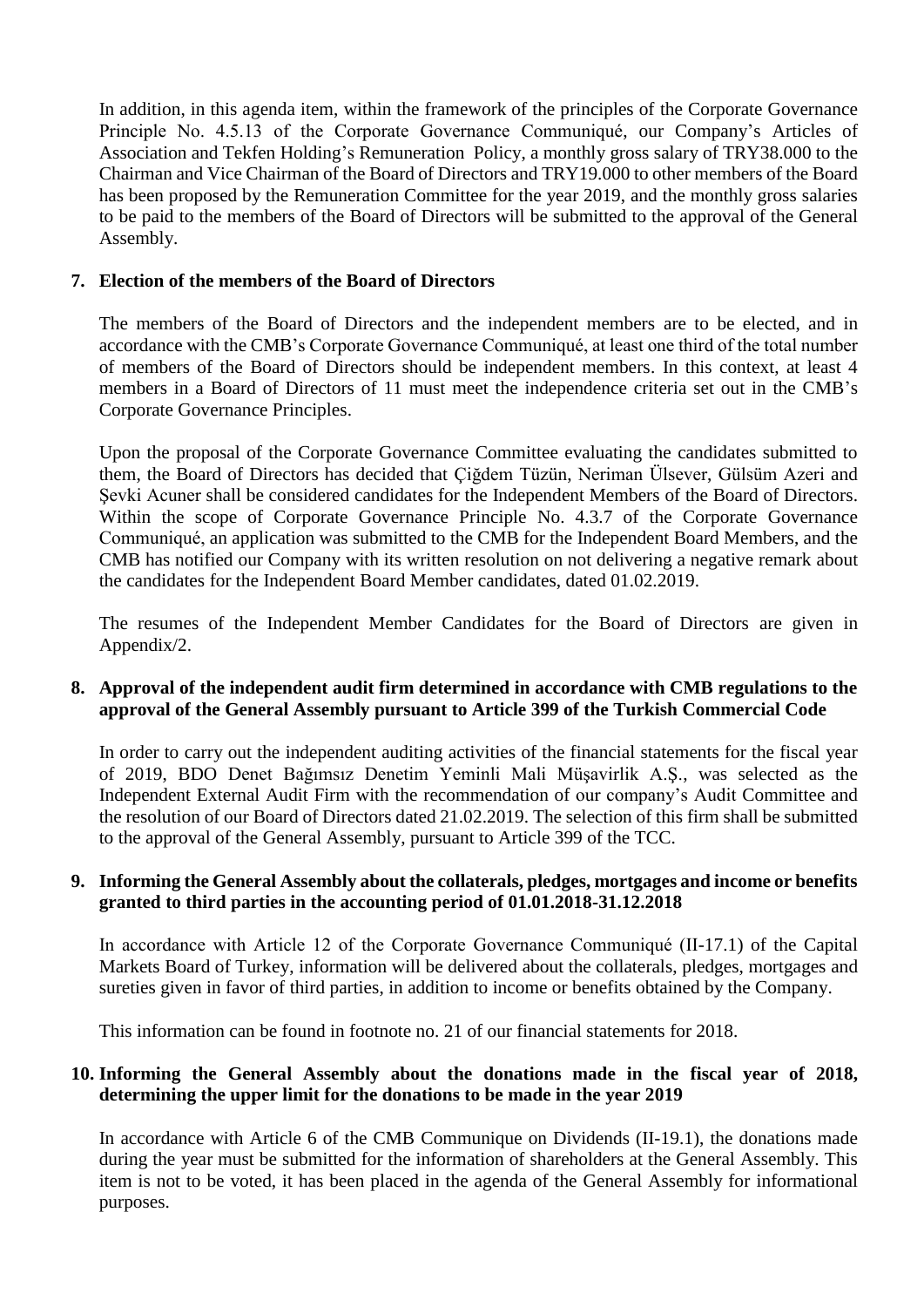In 2018, a total of TRY2,019,244 was donated.

On the other hand, in accordance with Paragraph 5 of Article 19 of the Capital Markets Law No. 6362, the limit of donations to be made in 2019 must be determined by the General Assembly. The Board of Directors of our company proposes that the upper limit of donations to be made in the year 2019 is set at TRY20 million.

**11. Authorizing the members of the Board of Directors to perform the works of the Company themselves or on behalf of others, giving them permissions to perform transactions to be partners in the companies that perform similar works and to perform other transactions under Articles 395 and 396 of the Turkish Commercial Code, and, if any, briefing about the members of the Board of Directors and the persons listed in the CMB's Corporate Governance Principles Article 1.3.6 and the transactions carried out in this context in the year 2018**

Since the members of the Board of Directors are entitled to make transactions under the provisions of Articles 395 and 396 of the TCC, "Prohibition of Conducting Transaction with Company, to Become Indebted to Company" and "Non-compete Obligation" only by the approval of the General Assembly, the issue of conduction of such transactions by the members of the Board of Directors will be submitted to the approval of the General Assembly.

In addition, pursuant to the Article 1.3.6 of the CMB's Corporate Governance Principles, delivering information at the General Assembly is mandatory in case the shareholders holding the management control, board members, managers with administrative responsibilities and their spouses and their first and second-degree relatives by consanguinity and affinity conduct an important transaction that may cause a conflict of interest with the company or its subsidiaries, and/or conduct a commercial business transaction that is in the scope the field of operation of the company or its subsidiaries on its own or for account of another, or enter into another partnership engaged in the same type of commercial businesses as an unlimited liability partner.

## **12. Wishes and opinions**

#### **APPENDICES:**

**Appendix/1:** Profit Distribution Table for the distribution of the year 2018 profits.

**Appendix/2:** Resumes of the Independent Member Candidates for the Board of Directors.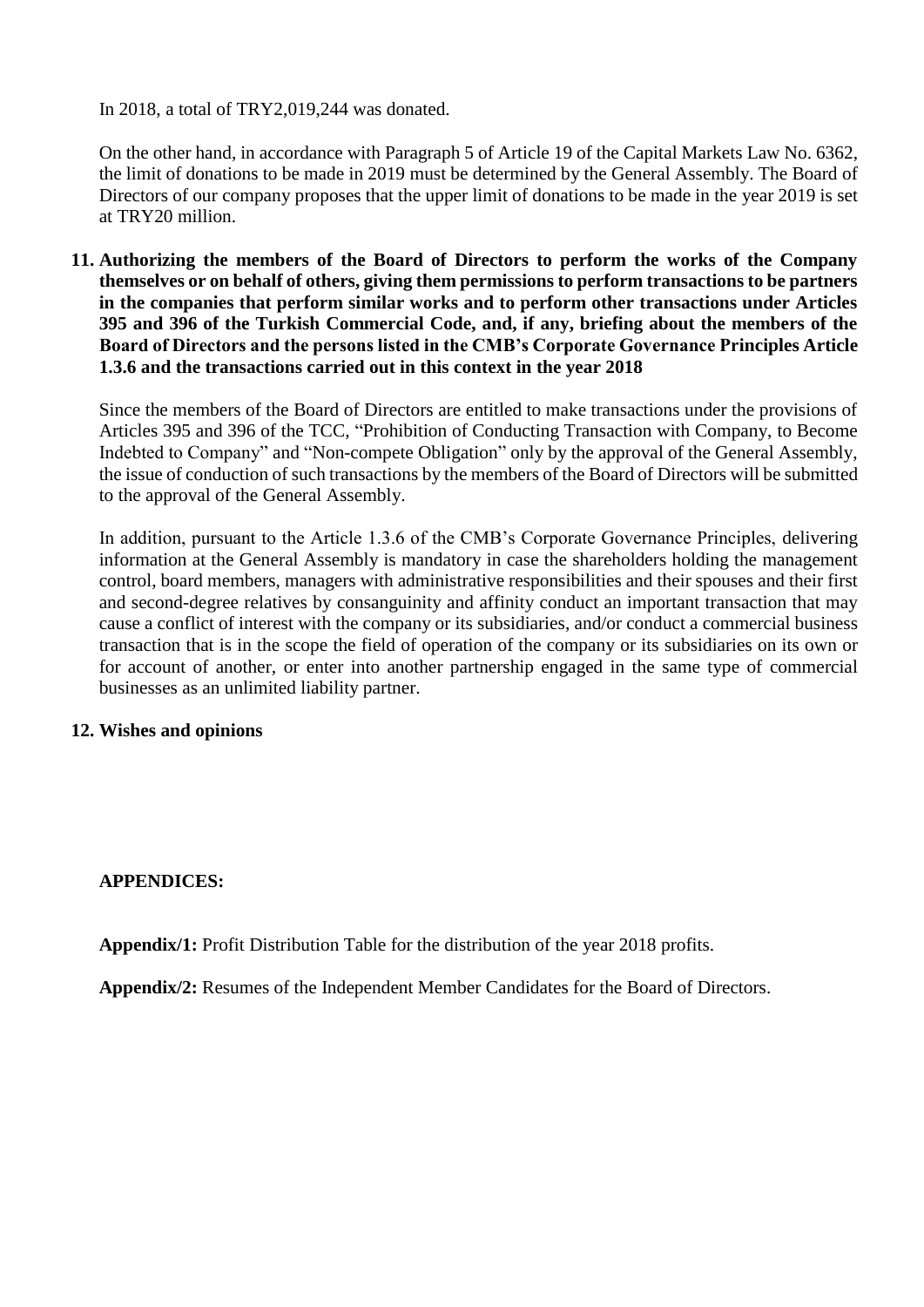| Tekfen Holding A.Ş. 2018 Distribution of Profit (TRY) |                                              |                              |                      |  |
|-------------------------------------------------------|----------------------------------------------|------------------------------|----------------------|--|
| 1. Paid-in Capital                                    |                                              |                              | 370.000.000,00       |  |
| 2. Total legal reserves (as per legal records)        |                                              |                              | 74.000.000,00        |  |
| As per                                                |                                              | As Per                       |                      |  |
|                                                       |                                              | <b>Capital Markets Board</b> | <b>Legal Records</b> |  |
| 3.                                                    | Profit                                       | 1.643.004.000,00             | 856.407.914,39       |  |
| 4.                                                    | Taxes $(-)$                                  | (239.943.000,00)             | (80.776.042,04)      |  |
| 5.                                                    | <b>Net Profit</b>                            | 1.403.061.000,00             | 775.631.872,35       |  |
| 6.                                                    | Prior Years' Loss (-)                        |                              |                      |  |
| 7.                                                    | First Series of Legal Reserve Fund (-)       |                              |                      |  |
| 8.                                                    | NET DISTRIBUTABLE PROFIT FOR THE             | 1.403.061.000,00             | 775.631.872,35       |  |
|                                                       | YEAR $(=)$                                   |                              |                      |  |
| 9.                                                    | Donations $(+)$                              | 2.019.244,00                 |                      |  |
| 10.                                                   | Net distributable profit including donations | 1.405.080,244,00             |                      |  |
|                                                       | for the calculation of first dividend        |                              |                      |  |
| 11.                                                   | First Dividend to Shareholders               |                              |                      |  |
|                                                       | - Cash                                       | 421.526.200,00               |                      |  |
|                                                       | - Bonus                                      |                              |                      |  |
|                                                       | - Total                                      | 421.526.200,00               |                      |  |
| 12.                                                   | Dividends to Preferred Shareholders          |                              |                      |  |
| 13.                                                   | Dividends to BoD Members                     |                              |                      |  |
| 14.                                                   | Dividends to dividend-right sertificates     | 29.446.044,00                |                      |  |
| 15.                                                   | Second dividend to shareholders              |                              |                      |  |
| 16.                                                   | Second series of legal reserve fund          | ÷.                           |                      |  |
| $\overline{17}$ .                                     | <b>Status Reserves</b>                       | $\overline{\phantom{a}}$     |                      |  |
| 18.                                                   | <b>Special Reserves</b>                      |                              |                      |  |
| 19.                                                   | <b>Extraordinary Reserves</b>                | 952.088.756                  | 324.659.628,35       |  |
| 20.                                                   | Distribution from Extraordinary Reserves     |                              |                      |  |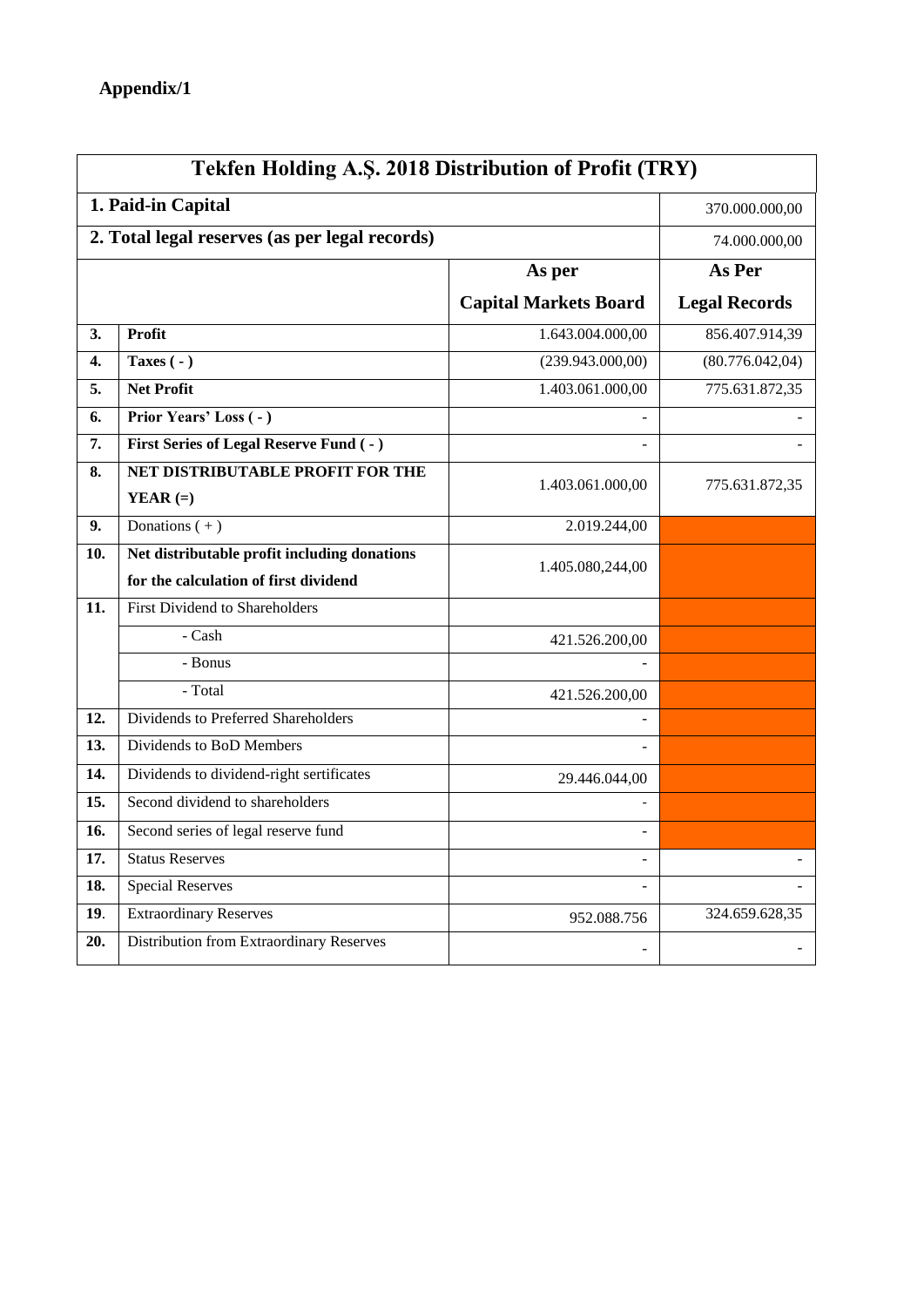| <b>DIVIDEND PER SHARE</b>    |          |                             |                 |                      |                           |              |  |  |
|------------------------------|----------|-----------------------------|-----------------|----------------------|---------------------------|--------------|--|--|
| <b>DIVIDEND PAYOUT TABLE</b> |          |                             |                 |                      |                           |              |  |  |
|                              |          | <b>TOTAL DIVIDEND (TRY)</b> |                 | <b>TOTAL</b>         | <b>DIVIDEND PER SHARE</b> |              |  |  |
|                              | GROUP(1) |                             |                 | <b>DIVIDEND</b>      | WITH TRY 1                |              |  |  |
|                              |          |                             |                 | PAYOUT/NET           | <b>NOMINAL VALUE</b>      |              |  |  |
|                              |          |                             |                 | <b>DISTRIBUTABLE</b> |                           |              |  |  |
|                              |          |                             |                 | <b>PROFIT</b>        |                           |              |  |  |
|                              |          |                             |                 | (PAYOUT              |                           |              |  |  |
|                              |          |                             |                 | <b>RATIO)</b>        |                           |              |  |  |
|                              |          | <b>CASH (TRY)</b>           | <b>NON-CASH</b> | ORANI (%)            | <b>AMOUNT</b>             | <b>SHARE</b> |  |  |
|                              |          |                             |                 |                      | (TRY)                     | (%)          |  |  |
| <b>GROSS</b>                 |          | 421.526.200,00              |                 | 30,00                | 1,13926                   | 113,926      |  |  |
| <b>NET</b>                   |          | 358.297.270,00              |                 | 25,50                | 0,96837                   | 96,837       |  |  |

(1) There are no privileged rights in profit distribution.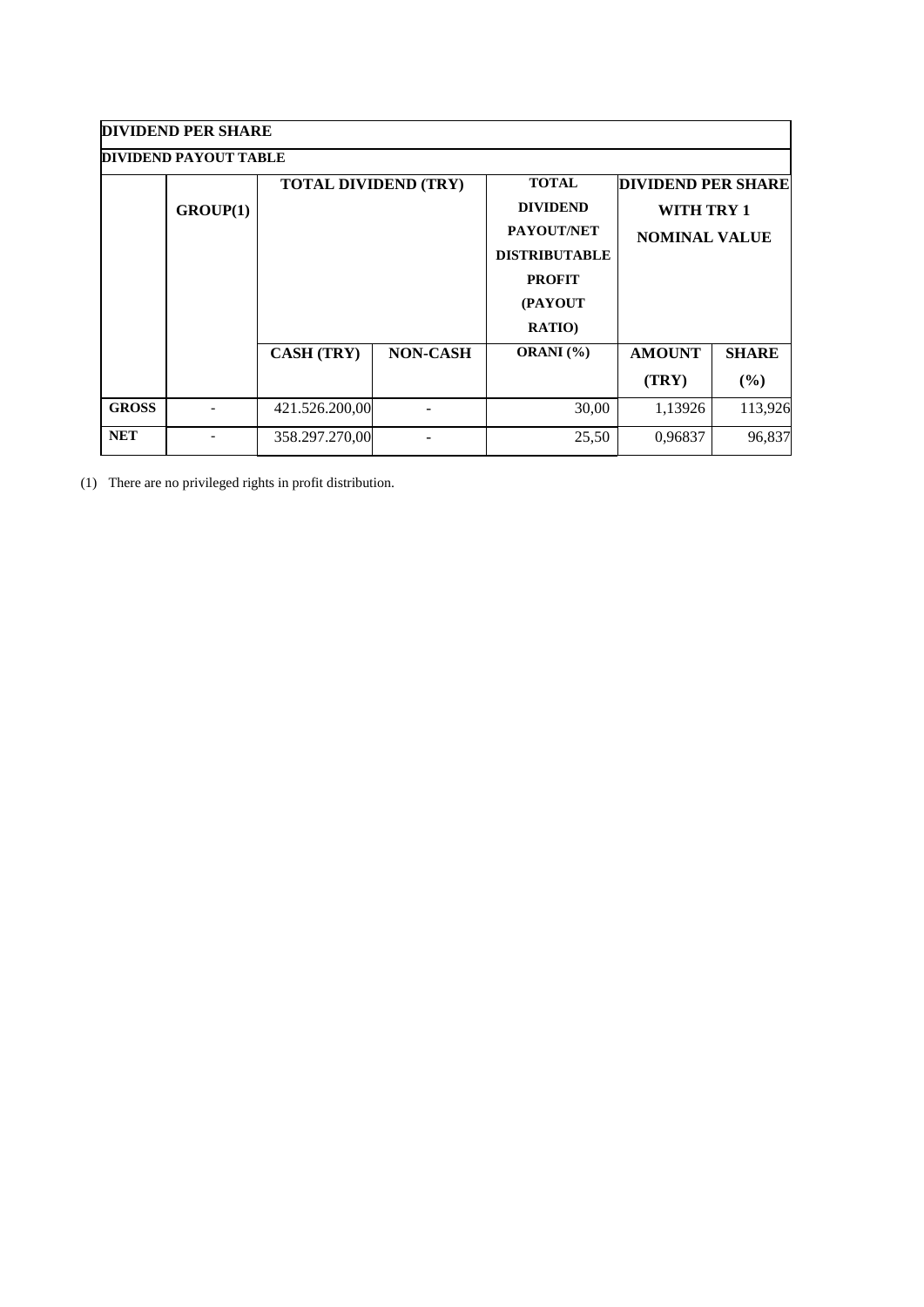## **Appendix/2**

## **Resumes of the Independent Member Candidates for the Board of Directors.**

## **Çiğdem Tüzün**

Çiğdem Tüzün was born in Ankara in 1954. She graduated from TED Ankara Koleji in 1971 and from Ankara University Faculty of Political Sciences in 1975. She completed her graduate work in economics at the same faculty.

Tüzün worked as revenue expert at the General Directorate of Revenues at the Ministry of Finance between 1975 and 1978, as expert and then director in bilateral economic relations and the EEC at the State Planning Department. In 1987, she was part of the team that conducted the full accession application of Turkey to the EC.

In 1988, Tüzün started working as assistant director at the Foreign Economic Relations Board (DEIK), and worked as director at the same institution between 1995 and 2006.

Since 2006, Tüzün has been working as a consultant and writer on foreign relations, with numerous works on corporate history she has written or contributed as consultant.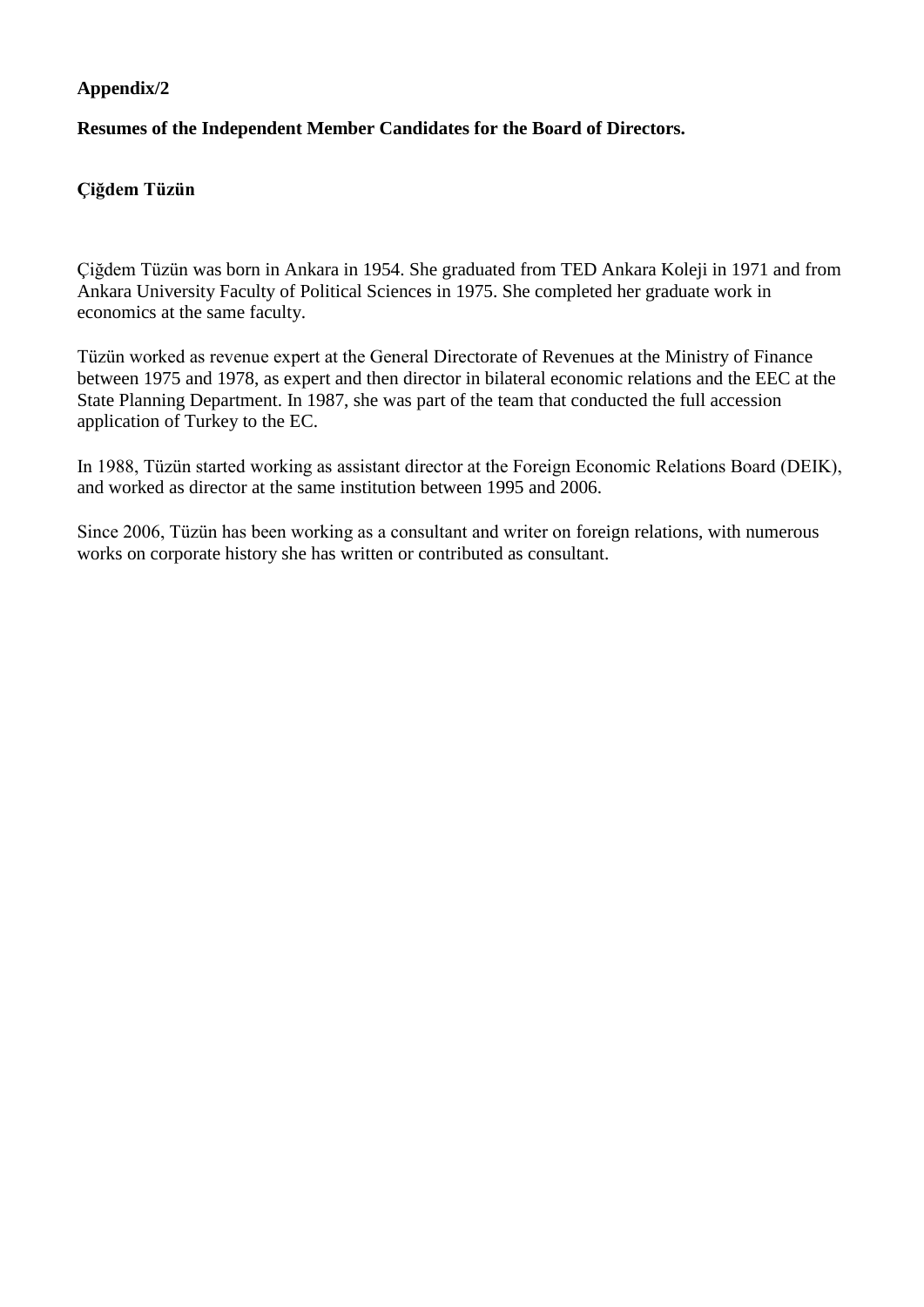# **Neriman Ülsever**

Neriman Ülsever was born in Bursa in 1951, and graduated from Boğaziçi University in 1975.

Ülsever began her professional career at Turkish Airlines and assumed a growing set of responsibilities until 1986, after which date she served as senior executive in various industries such as banking, manufacture, and retail, until 1994.

Ülsever switched to Human Resources in 1994 and specialized in human resources and management consulting. After Indesit Company entered the Turkish market in 1995, she took on various roles within the group and on international platforms, serving as HR Director for East European and International Markets in Switzerland between 1999 and 2002, HR Director for West European Markets in France between 2001 and 2004, and HR Director for Global Commercial Organization in Italy between 2004 and 2006. Ülsever held the position of HR Director of the Indesit Company Group in Italy until 2010, also serving as member of the Executive Board. Ülsever had become a member of the Board of Directors of Indesit Turkey in 1996, and served as Chairwoman of the Board between 2011 and 2015.

Ülsever was the Group President of Human Resources at Sabancı Holding between 2011 and 2016 while also serving as Deputy Chairwoman to the Board at Kordsa Global and Temsa Global and member of the Board at Aksigorta, Carrefoursa, Avivasa, and Teknosa. Neriman Ülsever has been appointed independent member of the Board at Tekfen Holding as of March 23, 2017.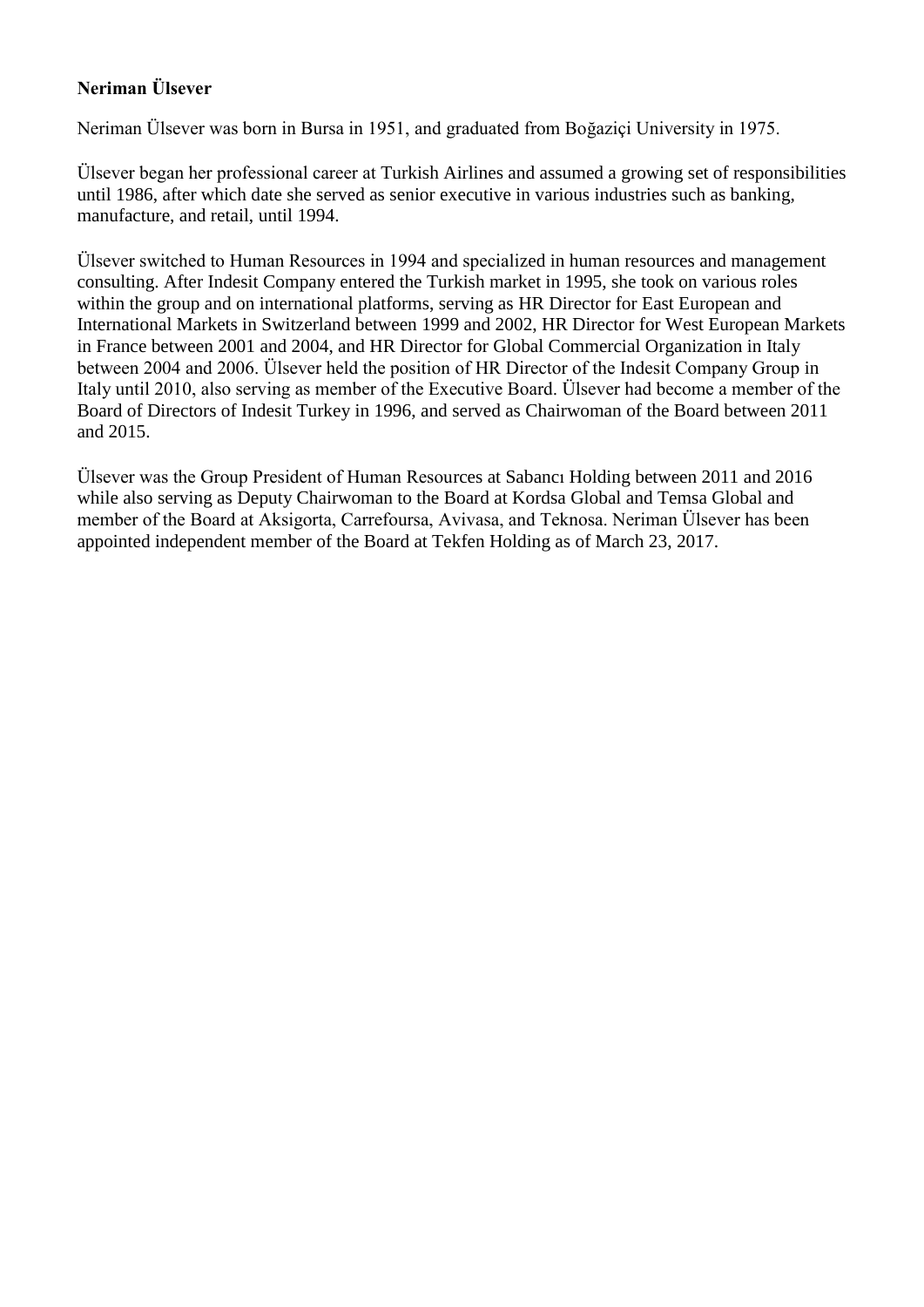## **Gülsüm Azeri**

Gülsüm Azeri has been appointed independent member of the Board at Tekfen Holding as of 29 March 2018. Gülsüm Azeri holds a bachelor's degree in Chemical Engineering and a master's degree in Industrial Engineering from Bogazici University and due to her education from St Georg (Austrian) College and Robert College she is fluent both in German and English. Gülsüm Azeri is married and mother to two children.

Throughout an important part of her career, Ms. Azeri had served in the senior management of Şişecam (Türkiye Şişe ve Cam Fabrikaları A.Ş. [Turkey Bottle and Glass Plants, Inc.]), the industrial giant of Turkey operating in the flat glass, glassware, glass packaging and chemicals sectors, as the Group President of Şişecam Chemicals between 1994 and 1998, Şişecam Glassware between 1999 and 2007 and Şişecam Flat Glass between 2007 and 2011. In addition, Ms. Azeri had been an active member of the Executive Committee of Şişecam between 1994 and 2011. During her career, Ms. Azeri exported to 160 countries, initiated and concluded the construction of 15 large-scale production facilities in Turkey, Bulgaria, Russia and Egypt. She also built partnerships with the leading companies of their own sector in France, Italy, Belgium and the USA. Ms. Azeri carried out important works in the Turkish energy sector as the CEO and Board Member of OMV Petrol Ofisi Inc. and OMV Gaz ve Enerji Holding Inc. between 2011 and 2017 and as the Board President of OMV Petrol Ofisi Holding Inc., concurrently.

Gülsüm Azeri acted as the President of the European Domestic Glass Committee of the European Glass Federation between 2004 and 2008 and as a Board member of "Glass for Europe", the association of the European flat glass manufacturers, between 2009 and 2011. Ms. Azeri also performed as a Board member of Turkish Airlines between 2011 and 2013.

Gülsüm Azeri had carried out several tasks on the Boards of several NGOs, including ISO, TIM and DEIK. She is currently holding the post of Vice President in the Economic Policies Committee of the Presidency of the Republic of Turkey.

Ms. Azeri also currently acts as a Board member of Tekfen Holding Inc., Toros Tarım San. ve Tic. Co. Inc. (Toros Agriculture and Industry and Trade), the Vice President of Kaleseramik Inc. Board of Directors and as the President of Pirelli Otomobil Lastikleri Inc. (Pirelli Auto Tires) Board of Directors.